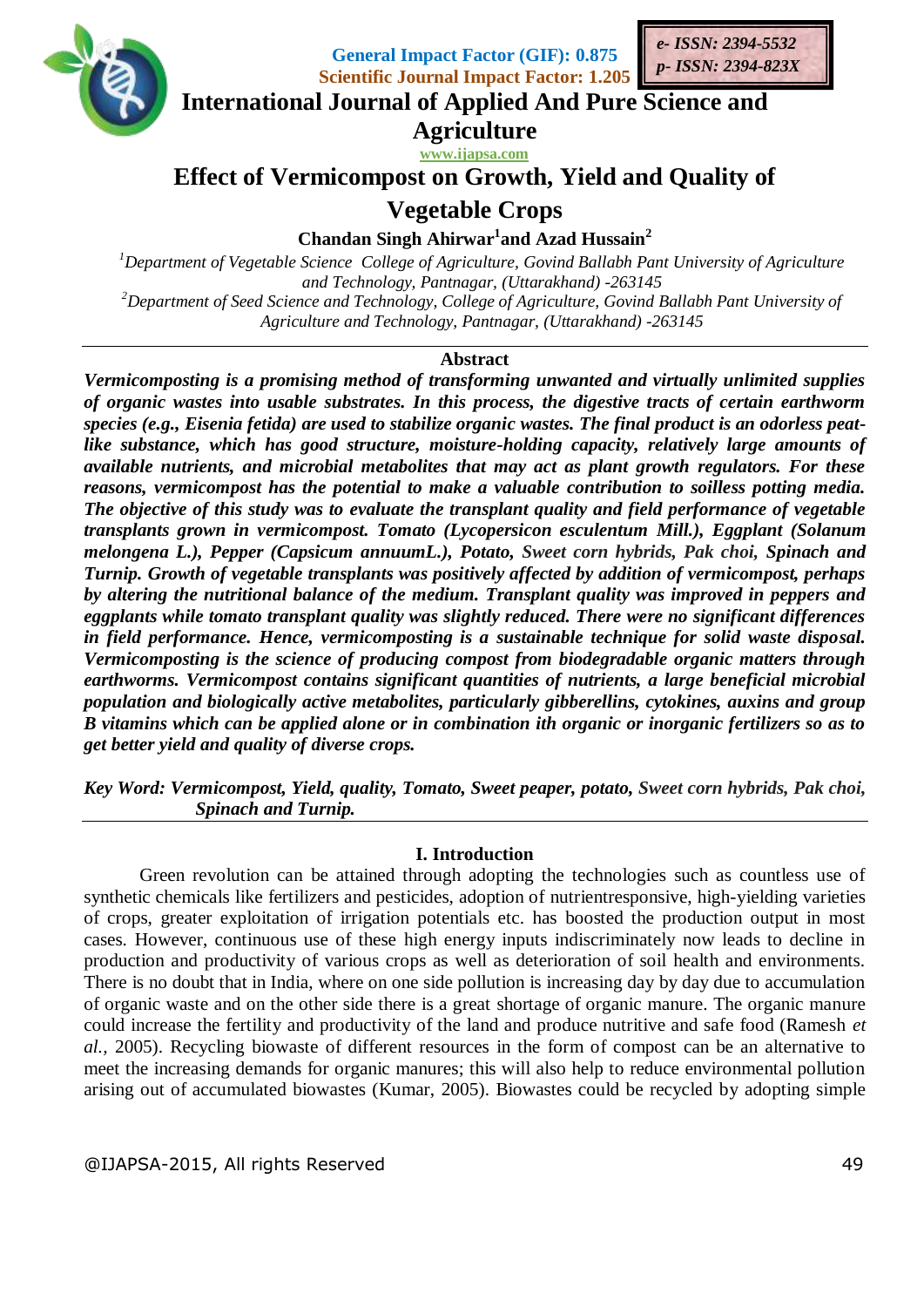and suitable techniques in compost making and preparing enriched manure. These improved technologies not only reduce the quantity but also improve the quality of compost with better plant nutrients (Jagadeesan, 2005).

In today's era, heavy doses of chemical fertilizers and pesticides are being used by the farmers to get a better yield of various field crops. These chemical fertilizers and pesticides decreased soil fertility and caused health problems to the consumers. Due to adverse effects of chemical fertilizers, interest has been stimulated for the use of organic manures. (Follet *et al.*, 1981).

The 'Green Revolution' in the 1960s and 70s ushered by the heavy use of agro-chemicals, increased food productivity but also created several socio-economic and environmental problems like decreased nutritional quality of food produced, decreased soil fertility, higher demand for water for irrigation, soil and water pollution and pesticide poisonings (Sinha 1998 and 2004, Sinha et al. 2009). The pesticide remains in vegetables can cause neurological and blood disorders, lung ailments and affect the reproductive system of women (Mandal, 2009). Sharma (2009) reported that indiscriminate use of chemical fertilizers in the wake of Green Revolution in India has pushed the State to the brink of health hazards like 'blue baby syndrome' and cancer man civilization.

Urban centers throughout the world have experienced substantial increase in population; this growth is \ accompanied with change in food habits and rising concerns for food quality. Here, food quality refers to the optimum levels of the nutrition in the food along with the minimized amount of the chemical (pesticides/fertilizers) residues used in the production of the crop. Agriculture is also entrusted with a role of restoring environmental imbalance created due to injudicious/ indiscriminate use of the chemicals in the agriculture.

Along with these issues, increasing demands for fuel crops for sustaining the rapidly growing economies is needed. According to the estimates of UN population projection, world population could reach 9.15 billion by 2050, thus the expected rate of increase in world population will be 2.25 percent over the next forty years. However, recent research work into the effects of vermicompost utilization on vegetables crop, have been very limited. In the present review paper the main objectives are to investigation the effects of vermicompost applications on the growth, yield and quality of vegetable crops.

#### **Effect of vermicompost on tomato**

Rakesh Joshi *et al.,* (2010) prepared and reported the Cattle dung vermicompost (VC) of different proportions mixtures namely Soil (control), VC15 (Soil+15% VC), VC30 (Soil+30% VC), VC45 (Soil+45% VC). Vermicompost was chemically analysed for various parameters like pH, Total Kjeldahl Nitrogen (TKN), Total Available Phosphorous (TAP), Total Sodium (TNa), Total Organic Carbon (TOC) and Electric Conductivity (EC). Germination percentage was noticed for each treatment. Randomly selected seedlings from each treatment were transplanted in pots containing same treatments as in trays. Various growth and yield parameters like mean stem diameter, mean plant height, yield/plant, marketable yield/plant, mean leaf number, total plant biomass were recorded for each treatment. Various quality parameters like ascorbic acid, titrable acidity, soluble solids, insoluble solids and pH were recorded for tomatoes from each treatment. Germination percentage was found the maximum at VC15 treatment that decreased in the subsequent treatments. Almost all the growth, yield and quality parameters increased significantly as compared to control, though the increase within the treatments was not found to be significant.

Tahmineh Bahrampour (2013) determined the effect of vermicompost on growth, yield and fruit quality of tomato *(Lycopersicum esculentum)* var. Super Beta) in a field condition. The experiment was a randomized complete block design with four replications. The different rates of vermicompost (0, 5,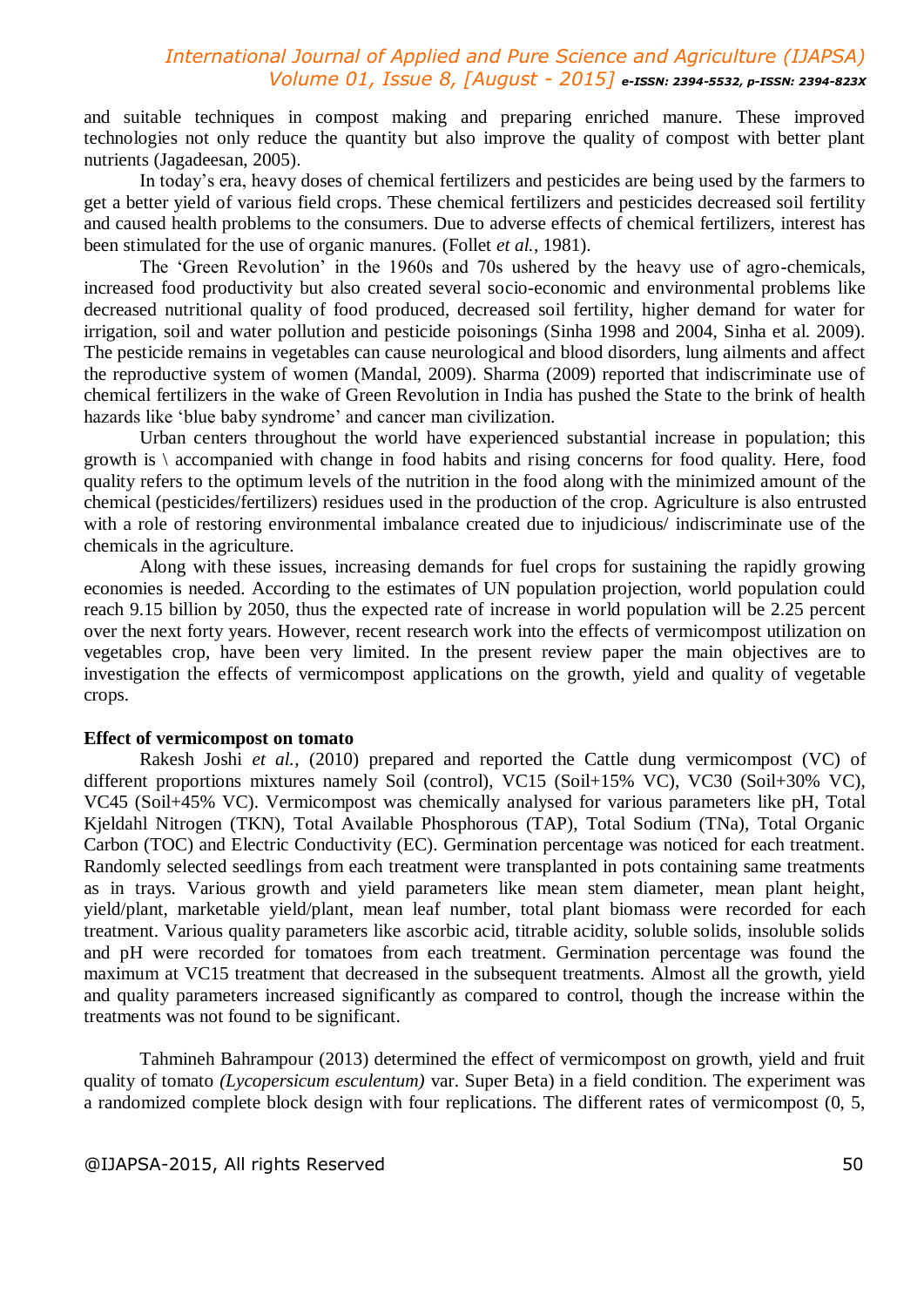10 and 15 t ha-1) were incorporated in to the top 15 cm of soil. During experiment period, fruits were harvested twice in a week and total yield were recorded for two months. At the end of experiment, growth characteristics such as leaf number, leaf area and shoot dry weights were determined. The results revealed that addition of vermicompost with rate of 15 t ha-1 significantly (at  $p<0.05$ ) increased growth and yield compared to control. Vermicompostith rate of 15 t ha-1 increased Ec of fruit juice and percentage of fruit dry matter up to 30 and 24%, respectively. The content of K, P, Fe and Zn in the plant tissue increased 55, 73, 32 and 36% compared to untreated plots respectively. The result of our experiment showed addition of vermicomlost had significant (P<0.05) positive effect on growth, yield and elemental content of plant as compared to control.

Goutam Kumar Chanda *et al.,* (2011) studied on the effect of vermicompost and other fertilizers on cultivation of tomato plants using different fertilezers having equal concentration of nutrients to determine their impact on different growth parameters of tomato plants. Six types ofexperimental plots were prepared where T1 was kept as control and five others were treated by different category of fertilizers (T2-Chemical fertilizers, T3-Farm Yard Manure (FYM), T4-Vermicompost, T5 and T6- FYM supplemented with chemical fertilizers and vermicompost supplemented with chemical fertilizer respectively).The treatment plots (T6) showed 73% better yield of fruits than control, Besides, vermicompost supplemented with N.P.K treated plots (T5) displayed better results with regard to fresh weight of leaves, dry weight of leaves, dry weight of fruits, number of branches and number of fruits per plant from other fertilizers treated plants.

#### **Effect of vermicompost on sweet peaper**

Sahel Miladi Lari (2014) In order to evaluation of effect of cocpeat and vermicompost biofertilizers at different ratio's as media on qualitative traits of pepper, a factorial experiment in randomized completely block design with three replication in research greenhouse of 10 municipality of Tehran is done. Experimental treatments were: 1-vermicompost: perlite(1:1) 2-cocopeat: vermicompost (1:1) 3-cocopeat: perlite: vermicompost (2:1:1)4-cocopeat: perlite:vermicompost (1:2:1) 5-cocopeat: perlite: vermicompost(1:1:2) 6-cocopeat: perlite(1:1)andthethree varieties of Capsicum were as follows: Capsicum annum var. Alonso, Roxy, Baiela The result demonstrated that there are a significant difference in amount of Chlorophyll a in 1% and Chlorophyll b and Carotenoids was significant at the 5% level of significance. Different varieties have different answers to the substrates, so that chlorophyll a and b Alonso cultivar has highest average and in carotenoids Roxy has highest and Baiela least average. The results of vermicompost and perlite : cocopeat (2:1:1) in characters Chlorophyll a and b, has the highest average. Finally The vermicompost: perlite : cocopeat (1:1:2) was have highest average of carotenoids.

Narkhede, S. D. *et al.,* (2011) Increase in application of inorganic fertilizers in agriculture has detoriated the soil quality. Vermicompost as a soil conditioner has been emerging as a potential end use for maintaining soil productivity. The paper examines the effect of chemical fertilizer and vermicompost on the growth of Capsicum annum crop. Initially analysis of soil was done in order to know its composition and lacking nutrients. Urea as chemical fertilizer was applied for the comparative study with vermicompost. Fertilizer at the rate of 0, 5, 10, 15 and 20% concentration was applied in the plot. Plant height, leaf length, number of leaves per plant, chlorophyll content in leaves, fresh weight, dry weight etc. were measured. Significant increase in plant height, leaf length and fruit yield of pepper plants was observed in plots treated with vermicompost. Maximum leaf chlorophyll content, 2.9% was estimated from the vermicomposting plot of 20%. Effective results were obtained after application of

#### @IJAPSA-2015, All rights Reserved 51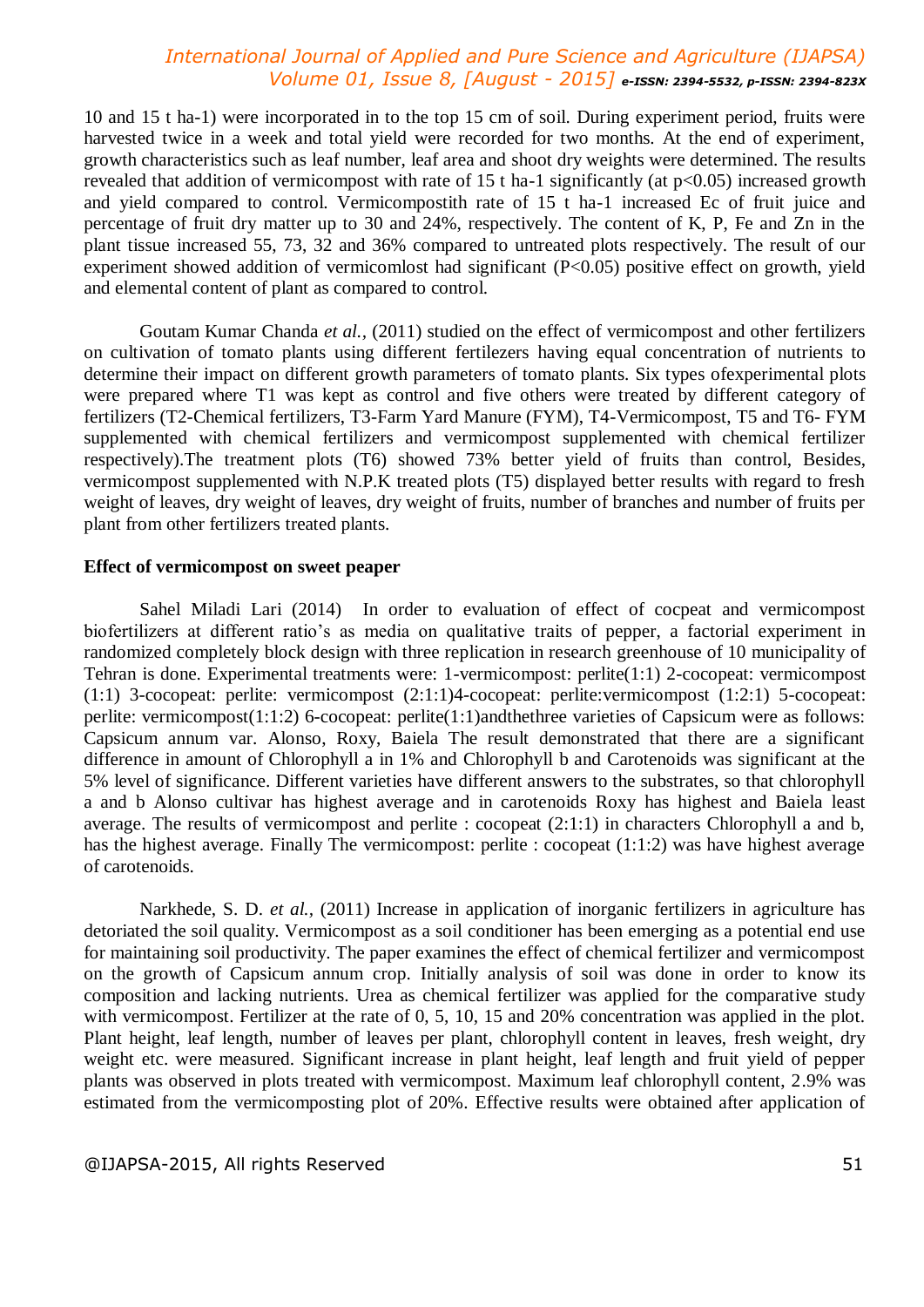organic fertilizer as compared to the chemical fertilizer. Hence, in some fields if organic fertilizer applied at appropriate dose, it shows the potential to act as growth promoter for particular crop.

Marıa Angela Oliva Llaven *et al.,* (2008). The effects of earthworm-processed sheep manure (vermicompost) on growth, productivity, and characteristics of bell pepper fruits (*Capsicum annum*) (cv 'Ancho supremo') were investigated in a greenhouse experiment. Six treatments were applied combining vermicompost and soil in 0:1, 1:1, 1:2, 1:3, 1:4, and 1:5  $(v/v)$  ratios. Plant characteristics were measured 21 and 90 days after transplanting. Addition of vermicompost increased plant size significantly with 8 cm in the 1:3 vermicompost: soil treatment compared to the unamended soil after 21 days, but no significant differences were found after 90 days. Seven more flowers were found in the 1:2 vermicompost: soil treatment and four in the 1:3 vermicompost: soil treatment compared to the unamended soil after 90 days. The number of marketable fruits per plant was significantly 1.5 and 1.9 times greater in the 1:2 and 1:3 vermicompost: soil treatments compared to plants cultivated in unamended soil after 90 days. The addition of vermicompost to soil increased soluble solids in pepper fruits *>* 2 Brix compared to fruits from plants cultivated in unamended soil while their pH was significantly lower. The nitrogen (N) content of the pepper fruits was significantly higher in the 1:4 vermicompost: soil mixture compared to the other treatments, whereas the fruits obtained from plants cultivated in the 1:3 and 1:4 vermicompost: soil treatments had higher titratable acidity values than in those from other treatments. It was found that amounts and characteristics of pepper fruits from plants cultivated in soil.

#### **Effect of vermicompost on sweet corn hybrids (***zea mays* **)**

Cristina Lazcano *et al.,* (2011). Vermicompost has been proposedasa valuable fertilizer for sustainable agriculture. The effects of vermicompost on yield and quality of sweet corn were evaluated in this study. In two field trials, sweet corn plants were grown under (i) a conventional fertilization regimewith inorganic fertilizer, and integrated fertilization regimesinwhich75%ofthenutrientswere supplied by the inorganic fertilizer and 25% of the nutrients were supplied by either (ii) rabbit manure, or (iii) vermicompost. All three types of fertilization regime were supplied at two doses. Two pairs of nearly isogenic sweet corn hybrids homozygous for sugary1 and shrunken2 mutants were included in the trials to explore fertilizer  $\times$  genotype interactions. Growth, yield and ear quality of the plants were evaluated in relation to the three fertilization regimes. RESULTS: In general, the integrated regimes yielded the same productivity levels as the conventional treatment. Moreover, both vermicompost and manure produced significant increases in plant growth and marketable yield, and also affected the chemical composition and quality of the marketable ear. Nevertheless, most of the observed effects of the organic fertilizers were genotype-dependent. Conclusion: The results confirm that the use of organic fertilizers such as vermicompost has a positive effect on crop yield and quality. Nevertheless, these effects were not general, indicating the complexity of the organic amendment–plant interactions and the importance of controlling genetic variation when studying the effects of vermicompost on plant growth.\_c 2011 Society of Chemical Industry.

#### **Pak choi (***brassicarapa* **cv. bonsai, chinensis group)**

Archana, P. Pant *et al.,* (2009). Studies have been reported on the effect of compost tea on suppression of certain plant diseases. However, relatively little work has been done to investigate the effect of vermicompost tea on yield and nutritional quality of vegetable crops. In this study, experiments were conducted to determine the effect of extraction method on vermicompost tea quality and subsequent effects on growth, mineral nutrients, phytonutrients and antioxidant activity of pak choi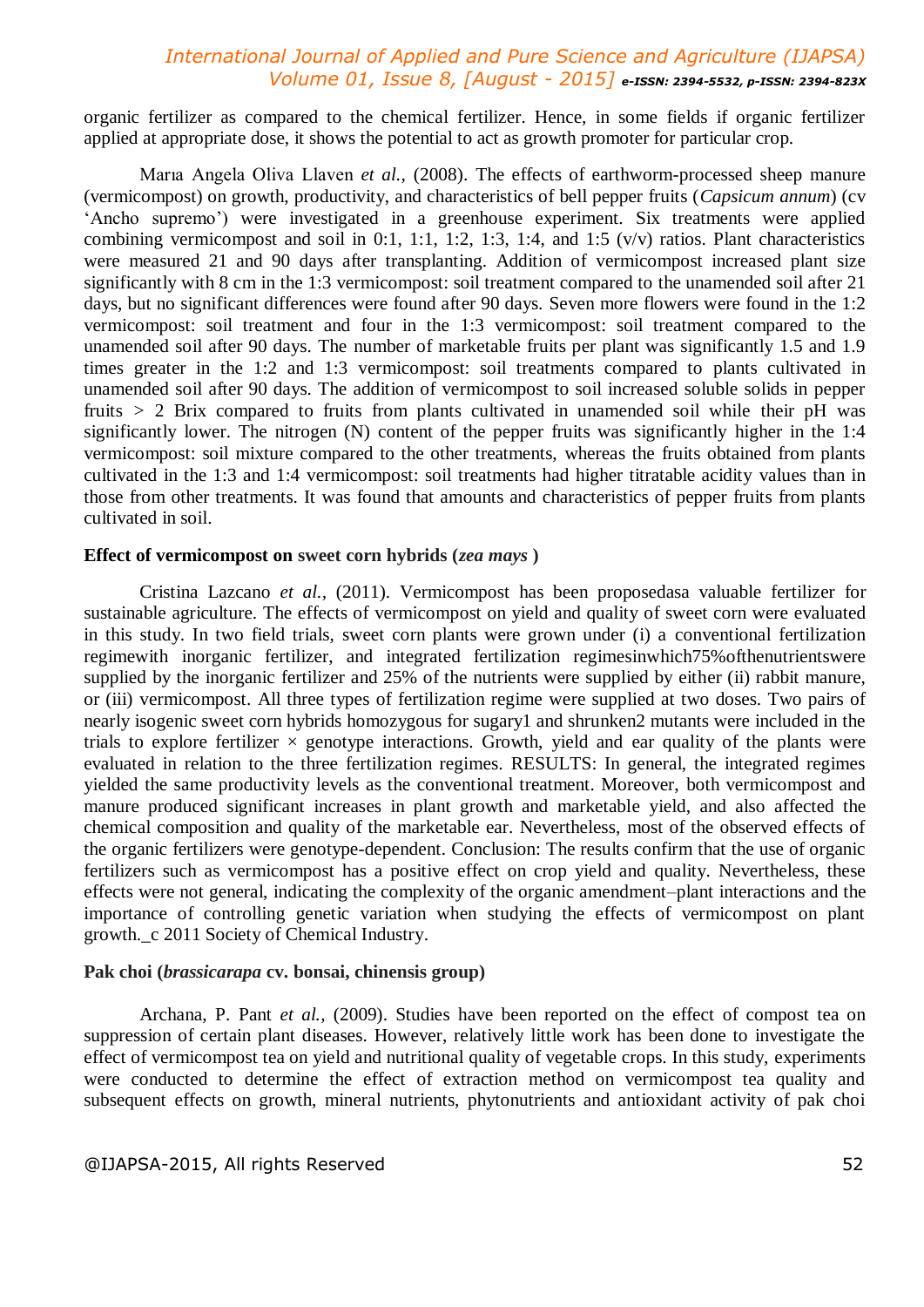plants grown under organic (vermicompost) and synthetic (Osmocote) fertilisation. Three vermicompost teas obtained by different extraction methods, namely non-aerated vermicompost tea (NCT), aerated vermicompost tea (ACT) and aerated vermicompost tea augmented with microbial enhancer (ACTME), were applied to the plants. Aerated water served as control. RESULTS: Mineral nutrients were significantly higher in ACTME compared with other teas, but total microbial population and activity did not differ with extraction method. All vermicompost teas similarly enhanced plant production, mineral nutrients and total carotenoids, and this effect was most prominent under organic fertilisation. Antioxidant activity and total phenolics were higher under organic compared with synthetic fertilisation. Vermicompost teas generally decreased phenolics under organic fertilisation and increased them under synthetic fertilisation compared with the control. Conclusion: The effect of vermicompost tea on crop growth is largely attributable to mineral nutrient, particularly N, uptake by plants. Non-significant differences among extraction methods on plant response within fertiliser regimes suggest that aeration and additives are not necessary for growth promotion and nutrient quality under the conditions reported here.  $\angle$  2009 Society of Chemical Industry.

#### **The Productivity of Potato (***Solanum tuberosum***), Spinach (***Spinacia oleracea***) and Turnip (***Brassica campestris***)**

Abdullah Adil Ansari (2008). Present investigations were carried out during 1998-2000 at Shivri farm of Uttar Pradesh Bhumi Sudhar Nigam, Lucknow, India, to study the effect of vermicompost application in reclaimed sodic soils on the productivity of potato (*Solanum tuberosum*), spinach (*Spinacia oleracea*) and turnip (*Brassica campestris*). The soil quality was monitored during the experiment followed by productivity. The treatments were 4, 5 and 6 tonnes/ha of vermicompost as soil application in plots already reclaimed by Vermitechnology. Among the different dosages of vermicompost applied there has been a significant improvement in the soil quality of plots amended with vermicompost @ 6 tonnes per ha. The overall productivity of vegetable crops during the two years of the trial was significantly greater in plots treated with vermicompost @ 6 tonnes per ha. The present investigation showed that the requirement of vermicompost for leafy crops like spinach was lower (4 tonnes/ha), whereas that for tuber crops like potato and turnip was higher (6 tonnes/ha).

Manh, Vo. H. and Wang, C. Ho. (2013). This study was conducted in National Pingtung University of Science and Technology during winter season to determine the effect of vermicompost on productivity of muskmelon seedling (*Cucumis melo* L.). Vermicompost produced from rice waste, were mixed at rate of different concentration into rice hulls ash and coconut husk. The pH, electrolytic conductivity (EC), water holding capacity (WHC), concentration of macro-micronutrient in substrates, vegetative growth, plant biomass, concentration of total macro-micronutrient in shoot were recorded. The result showed that using substrate that mixture of vermicompost with rice hulls ash and coconut husk following rate 1:1:1 respectively gave highest value of germination rate, plant height, leaf area, plant biomass and the concentration of P, K, Ca and Fe. Factors contributed to the in increasing of muskmelon seedling growth may be result of an improvement of physical and chemical properties of the substrate when combination between vermicompost, rice hull ash and coconut husk.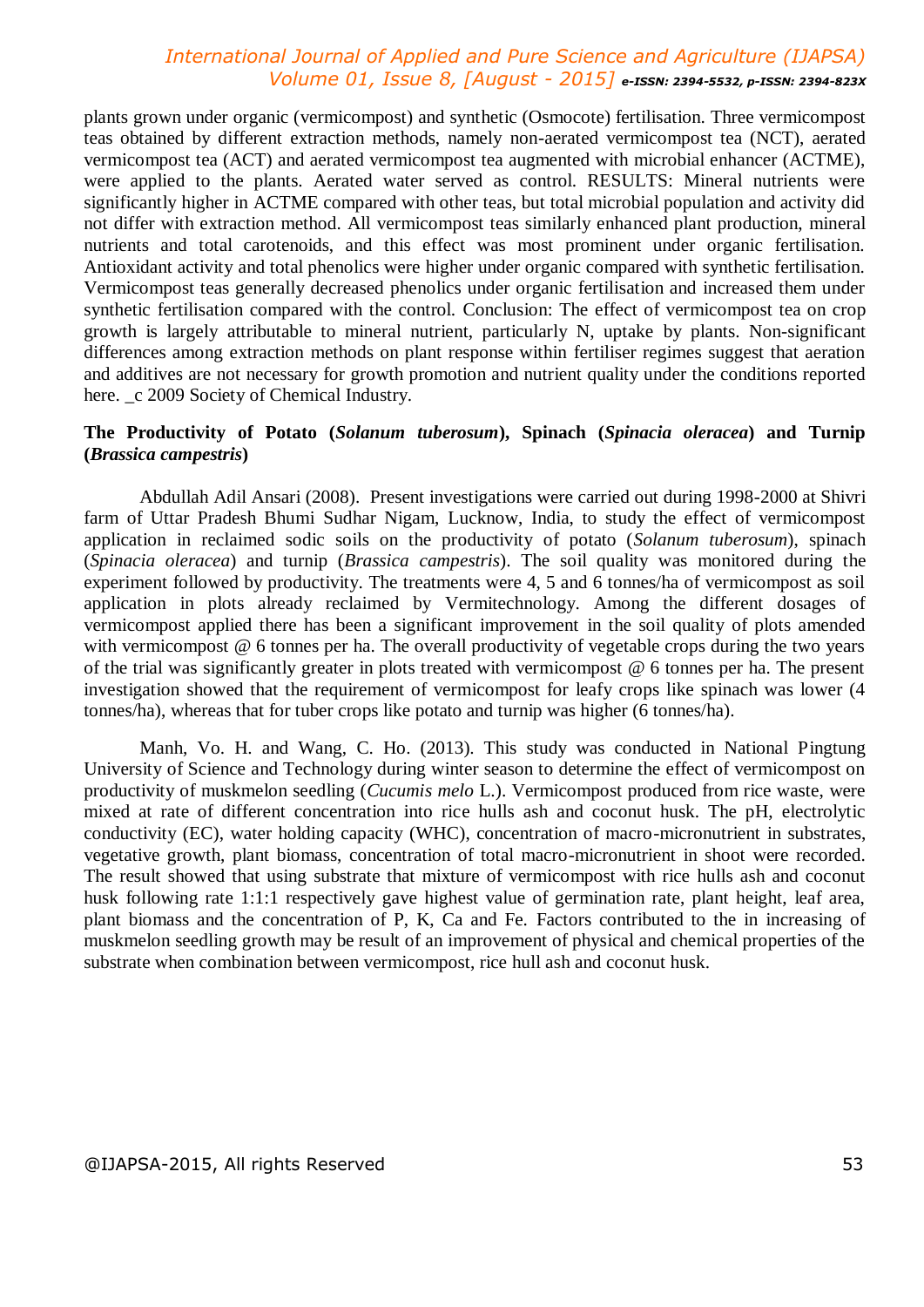**Table 1. NPK value of vermicompost compared with conven-tional cattle dung compost made from cattle dung.**

| SL.No. | <b>Nutrients</b>  | <b>Cattle Dung Compost</b> | Vermicompost  |
|--------|-------------------|----------------------------|---------------|
|        | Nitrogen          | $0.4 - 1.0\%$              | $2.5 - 3.0\%$ |
|        | Phosphorus        | $0.4 - 0.8\%$              | $1.8 - 2.9\%$ |
|        | Potassium sulfate | $0.8 - 1.2\%$              | $1.4 - 2.0\%$ |

 **Agarwal (1999)**

# **Table 2. Comparison between nutritive values of the end products of conventional composting and vermicomposting systems (CNP in %; Others in mg/100 gm of compost).**

| SL.No.         | <b>Parameter</b>                | <b>Conventional</b> | <b>Vermicomposing</b> |
|----------------|---------------------------------|---------------------|-----------------------|
|                |                                 | <b>Composting</b>   | (% )                  |
|                |                                 | (%)                 |                       |
| 01             | <b>Total Carbon (C)</b>         | 9.34                | 13.5                  |
| 02             | <b>Total Nitrogen (N)</b>       | 1.05                | 1.33                  |
| 0 <sub>3</sub> | <b>Available Phosphorus (P)</b> | 0.32                | 0.47                  |
| 04             | Iron (Fe)                       | 587.87              | 746.2                 |
| 0 <sub>5</sub> | $\text{Zinc}(\text{Zn})$        | 12.7                | 16.19                 |
| 06             | <b>Manganese</b> (Mn)           | 35.25               | 53.86                 |
| 07             | Copper (Cu)                     | 4.42                | 5.16                  |
| 08             | <b>Magnesium</b> (Mg)           | 689.32              | 832.48                |

 **Jadia & Fulekar (2008)**

# **Advantages of vermicompost in the field of vegetables crop:**

1. Vermicompost is rich in all essential plant nutrients.

2. Provides excellent effect on overall plant growth encourages the growth of new shoots / leaves and improves the quality and shelf life of the produce.

3. Vermicompost is free flowing, easy to apply, handle and store and does not have bad odour. It provides efficient conversion of organic wastes/crop/animal residues.

4. It improves soil structure, texture, aeration, and water holding capacity and prevents soil erosion. It is a stable and enriched soil conditioner. It helps in reducing population of pathogenic microbes.

5. Vermicompost is rich in beneficial micro flora such as a fixers, P- solubilizers, cellulose decomposing micro-flora etc in addition to improve soil environment.

6. Vermicompost contains earthworm cocoons and increases the population and activity of earthworm in the soil.

7. It neutralizes the soil protection. It helps in reducing the toxicity of heavy metals.

8. It prevents nutrient losses and increases the use efficiency of chemical fertilizers.

9. Vermicompost is free from pathogens, toxic elements, weed seeds etc.

@IJAPSA-2015, All rights Reserved 54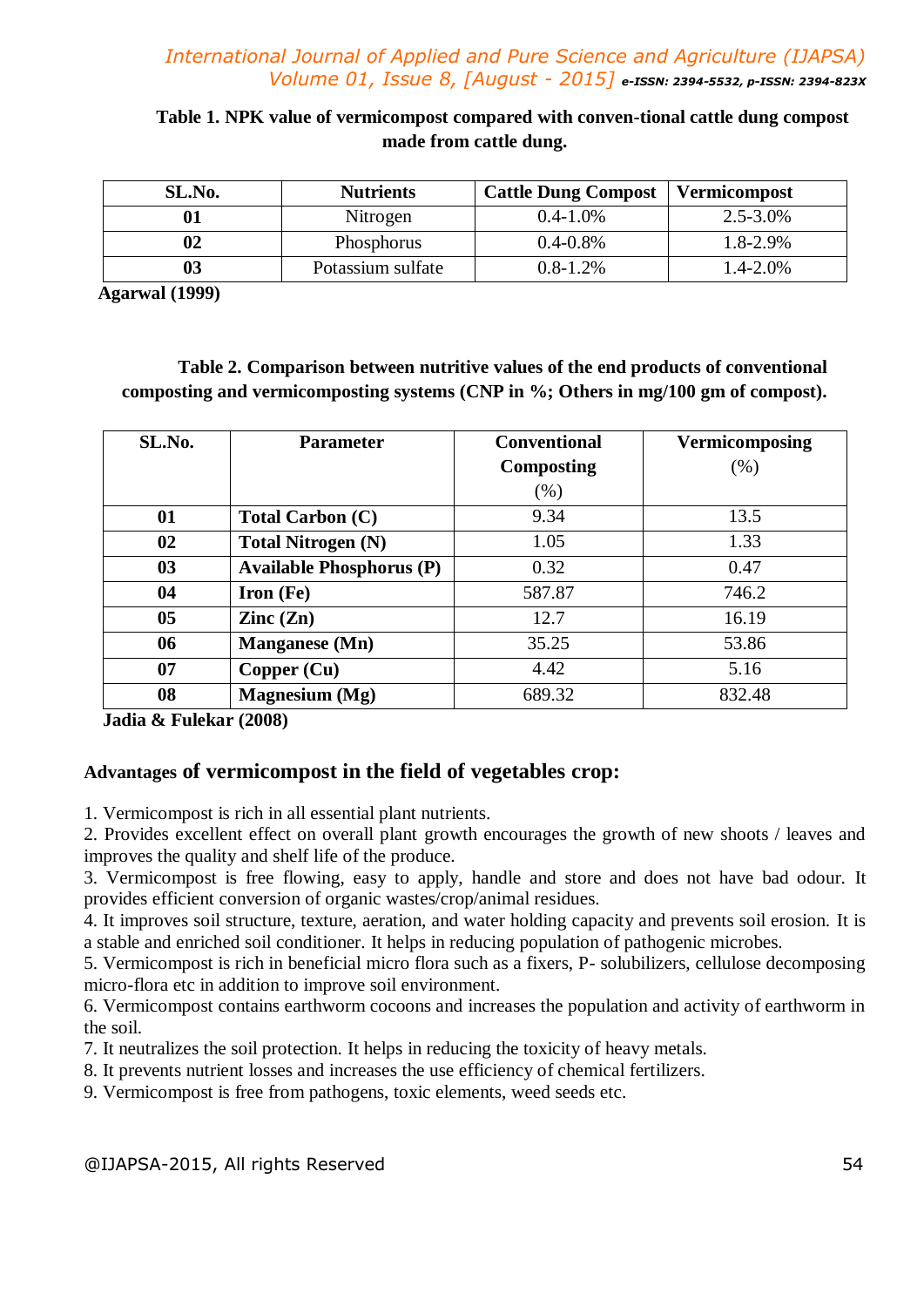10. Vermicompost minimizes the incidence of pest and diseases.

11. It is economically viable and environmentally safe nutrient supplement for organic food production. It is an easily adoptable low cost technology.

#### **II. Conclusion**

Concluded that the increase in growth, yield and quality of vegetable crops with addition of vermicompost as compared to using chemical fertilizers. Addtition of vermicompost into vegetables crop field with N, P,K nutrients could be very effective response on the growth of vegetables crops. The mineralization of organic matter, decrease of soil pH by organic acids produced in vermicompost and increases micronutrient complexes formation (Gopal Reddy and Suryanarayan Reddy, 1998; Wong *et al.,*1999). According to experiment results positive effect of vermicompost on photosynthesis pigments of Vegetable crops is recommended the study of vermicompost effects on seed germination and pH of vermicompost , as compared with chemical fertilizers and manure in the case of vegetable crops examined. Effects of vermicompost in farm is being studied.

#### **Bibliography**

- [1] Agarwal, S. (1999). Study of vermicomposting of domes-tic waste and the effects of vermicompost on growth of some vegetable crops*.* Ph.D. Thesis, University of Ra-jasthan, Jaipur.
- [2] Alexandratos N. And Bruinsma J. (2012). World agriculture towards 2030/2050: the 2012 revision. ESA working paper No. 12-03. Rome, FAO.
- [3] Ansari Abdullah A. (2008). Effect of Vermicompost on the Productivity of Potato (*Solanum tuberosum*), Spinach (*Spinacia oleracea*) and Turnip (*Brassica campestris*). *World Journal of Agricultural Sciences* 4 (3): 333-336, 2008.
- [4] Chanda, G. K., Bhunia, G. And Chakraborty, S. K. (2011). The effect of vermicompost and other fertilizers on cultivation of tomato plants. *Journal of Horticulture and Forestry.* Vol., 3 (2), pp. 42-45.
- [5] Dehdashtizade, B., Arouei, H. (2009). Study of different levels ofvermicompost , phosphorous mineral elements on producing of plantlets and yield of peper. *Hort Sci.* 40(3): 49-58.
- [6] Edwards, C. A. And I. Burrows (1988). The potential of earthworm composts as plant growth media. In: Edwards, C.A. and E. Neuhauser (Eds.). *Earthworms in Waste and Environmental Management.SPB Academic Press.* The Hague, The Netherlands, pp: 21-32. 424.
- [7] Follet, R., R. Donahue and Murphy, L. (1981). Soil and Soil Amendments. *Prentice hall:* Inc., New Jersey.
- [8] Gopal, Reddy B. And Suryanarayan Reddy, M. (1998). Effect of organic manures and nitrogen levels on soil available nutrients status in Maize-Soybean cropping system*. Journal Indian Society Soil Sci.* 46: 474-476.
- [9] Goswani B. *Et. Al. (*2001). Bioconversion of municipal solid waste through Wong JWC, Fang KM and Cheung C, 1999. Utilization of a manure compost for organic farming in Hong Kong. *Bioresour. Technol.* 67: 43-46.
- [10] Jadia, C. D. And Fulekar, M. H. (2008). Vermicomposting of vegetable wastes: A biophysiochemical process based on hydro-operating bioreactor. *African Journal of Bio-technology*, 7(20), 3723-3730.
- [11] Jagadeesan, G. (2005). "Resource Recovery of Farm Refuse", Proceedings UGC sponsored National Seminar on Waste–Disposal Man agemen t an d Utilisation , Department of Mechanical Engineering Faculty of Engineering and Technology, Annamalai University, Annamalai nagar, India. 22-23.
- [12] *Joshi Rakesh and Pal Vig Adarsh* (2010). Effect of Vermicompost on Growth, Yield and Quality of Tomato (*Lycopersicum esculentum* L). *African Journal of Basic & Applied Sciences. Vol.,* 2 (3-4): 117-123, 2010
- [13] Kumar, A., (2005). "Verms and Vermitechnology", A.P.H Publishing Corporation, New Delhi.5,71.
- [14] Lari S. M. *Et. Al.,* (2014). Evaluation Effect of Different levels of Vermicompost and Cocopeat on Photosynthesis Pigments in Pepper (Capsicum Annuum L.), *Bulletin of Environment, Pharmacology and Life Sciences Bull. Env. Pharmacol. Life Sci.* Vol. 3 (8): 25-28.
- [15] Lazcano, C. Et. Al. (2011). Yield and fruit quality of four sweet corn hybrids (*Zeamays*) under conventional and integrated fertilization with vermicompost. *Journal Sci Food Agric* 2011; 91: 1244–1253.
- [16] Llaven M. A. O. (2008). Fruit Characteristics of Bell Pepper Cultivated in Sheep Manure Vermicompost Substituted Soil. *Journal of Plant Nutrition*, 31: 1585–1598.
- [17] Mandal, S. (2009). Pesticide peril in vegetables', *The Telegraph*, *March 09*, Calcutta, India

#### @IJAPSA-2015, All rights Reserved 55